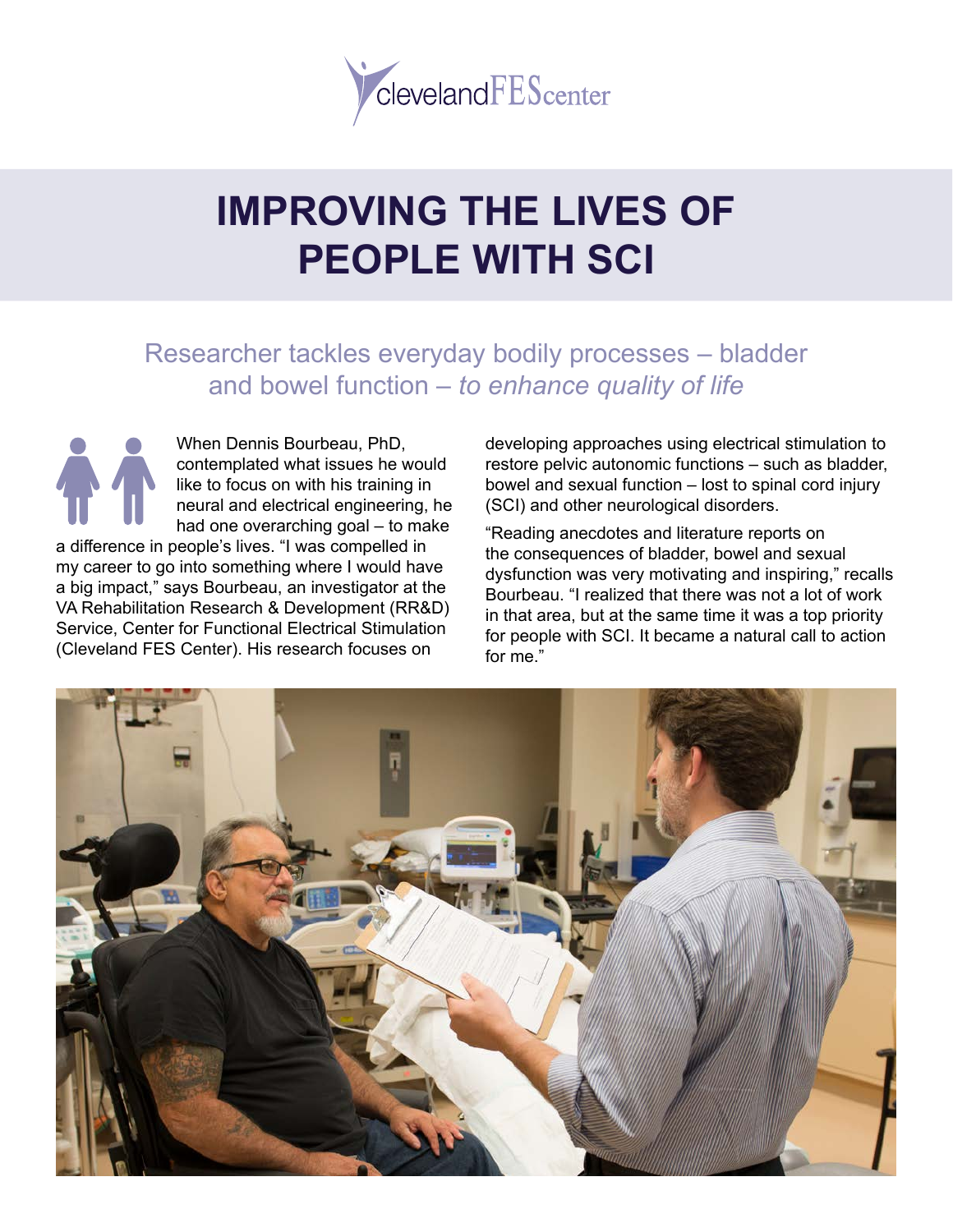

Illustration by Cleveland FES Center

#### **Moving the Needle of Pelvic Autonomic Functions**

While many researchers are making important scientific discoveries in the area of pelvic dysfunction, such as understanding what happens to the bladder after SCI, Bourbeau hopes to make a clinical impact through translational research. Working predominantly with electrical stimulation devices, Bourbeau's aim is improve the quality of life, independence and dignity of patients with SCI and other neurological disorders.

Bourbeau's team currently has four active studies related to bladder and bowel function.

#### *Study One* **Improving Bladder Incontinence**

After SCI, patients have neurogenic destrusor overactivity: The bladder muscle involuntarily contracts, which increases bladder pressure and decreases the amount of urine the bladder can hold. This, in turn, leads to feelings of bladder urgency and urinary incontinence. In this study, the researchers are stimulating the genital nerve branch of the pudendal nerve to inhibit bladder activity and improve urinary incontinence.

"If you hit the right nerve with the right electrical pattern, you can modulate an inhibitory reflex to turn the muscle off," says Bourbeau. Using automated closed loop stimulation with a sophisticated algorithm developed by a collaborator, Bourbeau's team is examining bladder pressure to answer several key questions: Do they need to use one sensor or two? Can the system determine in real-time if there is a bladder contraction to inhibit before incontinence occurs? If the system works, what would an implanted sensor look like?

#### *Study Two*  **Improving Bladder Emptying**

Patients with SCI may also experience detrusorsphincter dyssenergia – essentially mixed signals between the bladder and urethral sphincters. This causes pressure to build in the bladder, leading to urine backup in the kidneys. The team is researching whether they can turn off the signal going to the urethral sphincters so patients don't require catheters, while simultaneously activating the bladder.

In a new study, Bourbeau's group is implanting electrodes at the sacral spinal cord to inhibit bladder activity. "If there is an action potential coming down that neuron and we apply the right electrical pattern in a certain spot, the action potential will be blocked," says Bourbeau. "We think of it as an electrical version of a chemical block, like dental anesthetic injections. With electrical stimulation, the block is only there as needed, then it goes away." The team is currently working on approval from the U.S. Food and Drug Administration to test the pattern to inhibit or block nerve activity.

#### *Study Three* **Improving Bowel Function**

A third study involves testing functional electrical stimulation to increase colonic motility and improve control of bowel function. The movement of stool within the colon is significantly slowed after SCI, which can cause constipation and a host of complications associated with constipation. The aim of Bourbeau's research in this area is to understand where to apply electrical stimulation to achieve bowel motility, what nerves to target, what electrical patterns work best, and why this approach to improve bowel function is effective or not.

The team is currently testing a minimally-invasive approach in human subjects, inserting an electrode into the rectum to ascertain whether or not it